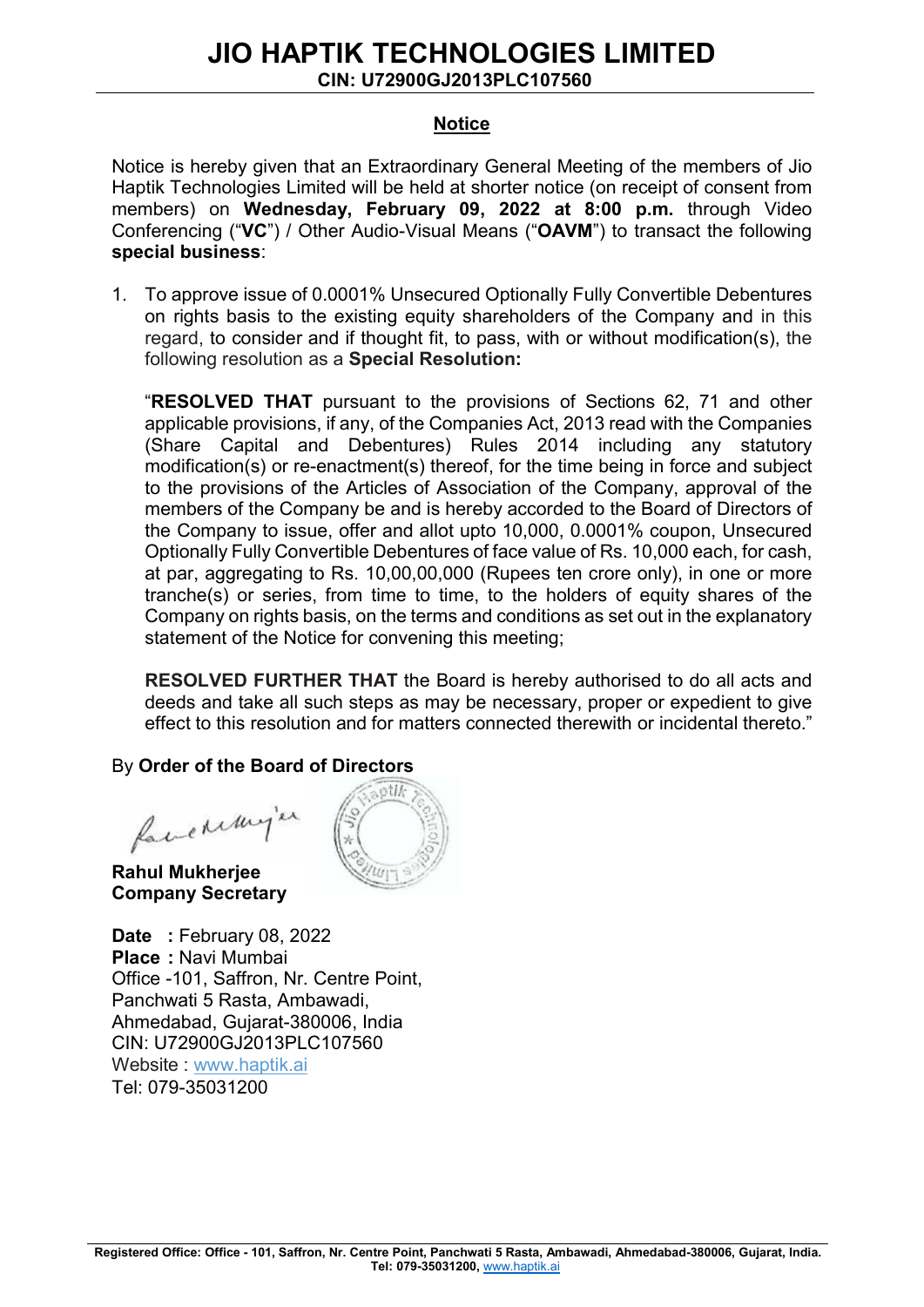#### NOTES:

- 1. In view of the present Covid -19 pandemic, the Ministry of Corporate Affairs ("MCA"), has vide its circulars dated April 08, 2020, April 13, 2020, June 15, 2020, September 28, 2020, December 31, 2020, June 23, 2021 and December 08, 2021 (collectively referred to as "MCA Circulars"), permitted the holding of Extraordinary General Meeting through VC or OAVM, without the physical presence of the members at a common venue. In compliance with the Companies Act, 2013 and MCA Circulars, the Meeting of the Company is being convened and conducted through VC and notice to all the members is being sent only through electronic mode by e-mail at the e-mail address registered with the Company. Detailed instructions to attend, participate and vote at the Meeting through VC is attached as Annexure 1.
- 2. Pursuant to the provisions of the Companies Act, 2013, in ordinary times, a member entitled to attend and vote at the Meeting is entitled to appoint a proxy to attend and vote on his/her behalf at the Meeting and a proxy need not be a member of the Company. However, since this Meeting is being held through VC pursuant to the MCA Circulars, physical attendance of the members has been dispensed with. Accordingly, the facility for appointment of proxies by the members will not be available for the Meeting and proxies are not permitted to attend and/or vote at this Meeting. Hence, the Proxy Form is not annexed hereto.
- 3. Corporate members intending to authorise their representative(s) to attend the Meeting are requested to send to the Company vide an email at rahul1.mukherjee@ril.com, a certified true copy of the relevant Board Resolution authorizing their representative(s) to attend and vote on their behalf at the Meeting before the commencement of the Meeting.
- 4. Members / Representatives attending the Meeting through VC would be considered for the purpose of quorum under Section 103 of the Companies Act, 2013 and accordingly there is no requirement of attendance slip for the Meeting and hence not annexed hereto.
- 5. Since the Meeting will be held through VC, the route map of the venue of the Meeting is not required to be annexed hereto.
- 6. A Statement pursuant to Section 102(1) of the Companies Act, 2013, relating to the special business to be transacted at the Meeting is enclosed herewith.
- 7. Members seeking inspection/any information with regard to the documents referred to in the Notice or any matter to be placed at the Meeting, are requested to write to the Company before the commencement of the Meeting through email at rahul1.mukherjee@ril.com. The same will be replied by the Company suitably. Additionally, copies of the relevant documents will be made available for inspection during the Meeting.
- 8. The Meeting will be convened at short notice after obtaining consent of members as per the provisions of the Companies Act, 2013, read with the articles of

Registered Office: Office - 101, Saffron, Nr. Centre Point, Panchwati 5 Rasta, Ambawadi, Ahmedabad-380006, Gujarat, India. Tel: 079-35031200, www.haptik.ai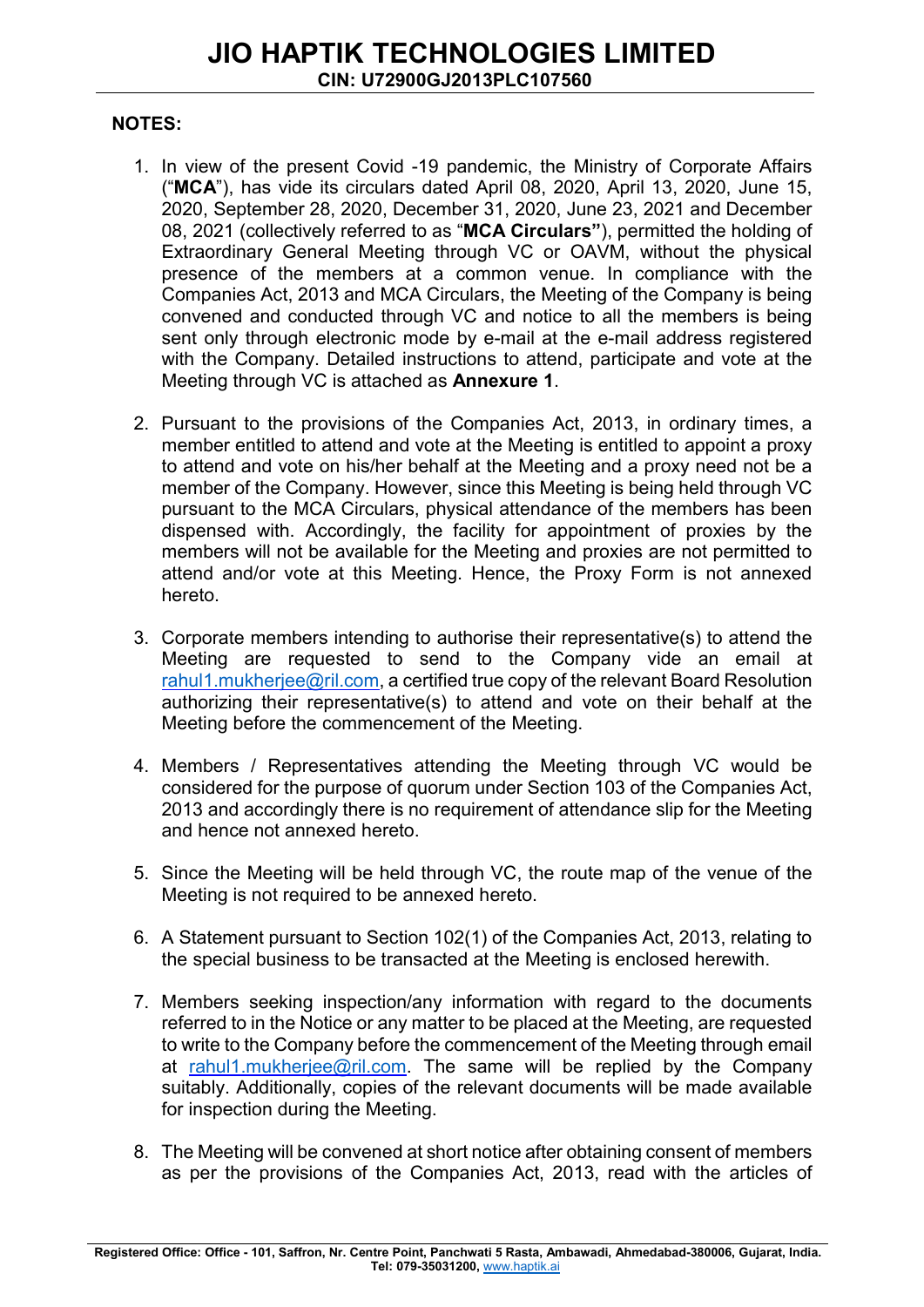association of the Company in respect of which a format of the written consent is attached as Annexure 3. The members may either give written consent in the format as attached or by way of an email confirmation at rahul1.mukherjee@ril.com.

- 9. In case of joint holders attending the Meeting, only such joint holder who is higher in the order of names will be entitled to vote.
- 10. In the event a member has not yet registered his/her email address, the same may be done now by emailing the Company at the designated email address of the Company at rahul1.mukherjee@ril.com.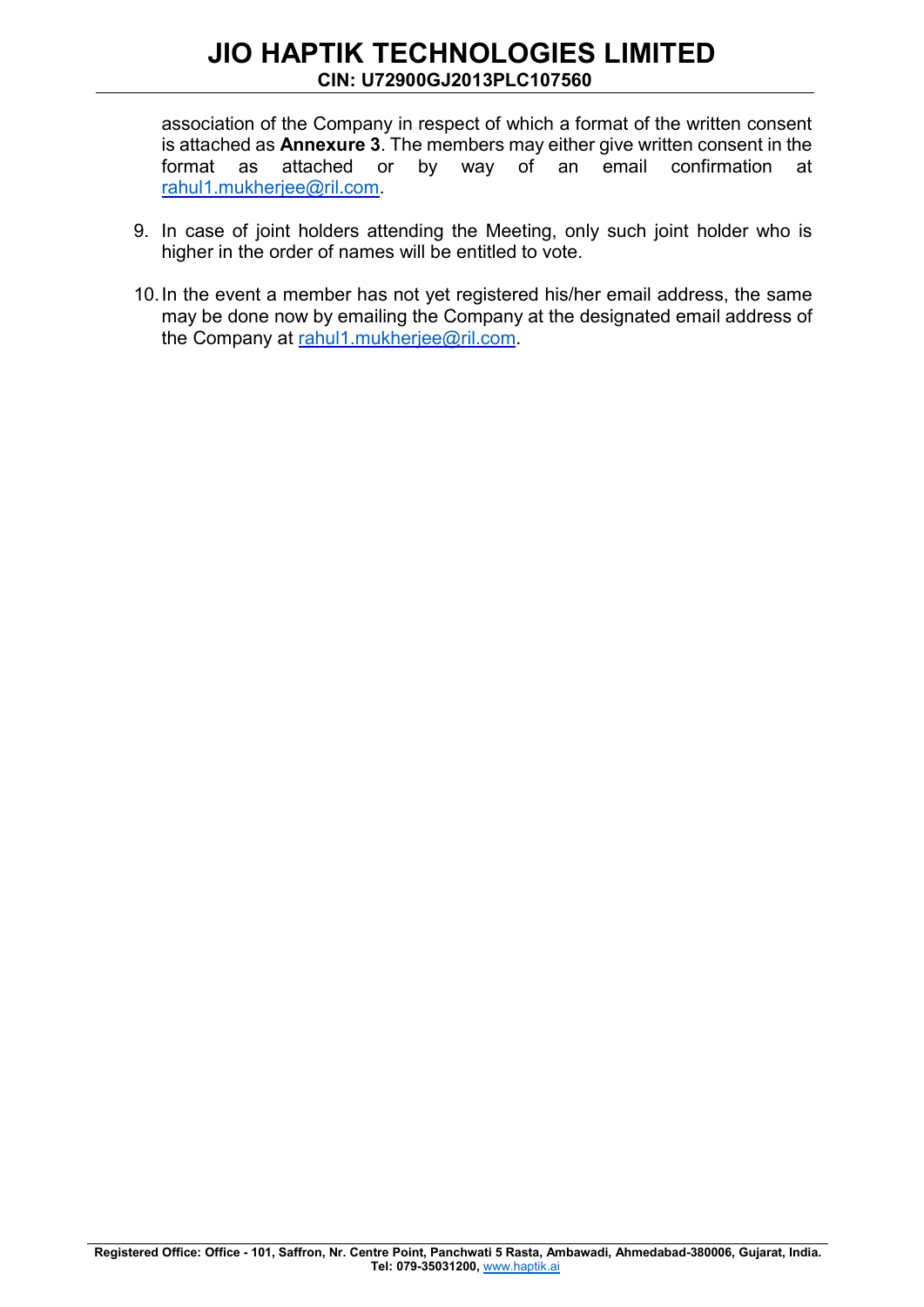## STATEMENT PURSUANT TO SECTION 102(1) OF THE COMPANIES ACT, 2013

The following Statement sets out all material facts relating to the Special Business mentioned in the accompanying Notice:

#### Item No. 1

The Board of Directors of the Company at its meeting held on January 14, 2022 has, subject to the approval of the members of the Company, approved the issue, offer and allotment upto 10,000, 0.0001% coupon, Unsecured Optionally Fully Convertible Debentures of face value of Rs. 10,000 each ("OFCD"), for cash, at par, aggregating to Rs. 10,00,00,000 (Rupees ten crore only), in one or more tranche(s) or series, from time to time, to the holders of equity shares of the Company on Rights Basis.

Section 71 of the Companies Act, 2013, *inter-alia*, requires a Company to obtain the approval of the members, by way of a Special Resolution, in case of issue of debentures with an option to convert such debentures into shares, either wholly or partly. Accordingly, the approval of the members is being sought, by way of a special resolution, to issue, offer and allot, in one or more tranche(s) or series, from time to time, OFCD on Rights Basis. The OFCD would be issued, inter-alia, on the following terms:

| <b>Face Value</b>           | Each OFCD shall have a face value of Rs. 10,000.                                                                                                                                                                                                                                                                        |
|-----------------------------|-------------------------------------------------------------------------------------------------------------------------------------------------------------------------------------------------------------------------------------------------------------------------------------------------------------------------|
| <b>Issue Price</b>          | Each OFCD shall have an issue price of Rs. 10,000.                                                                                                                                                                                                                                                                      |
| Interest                    | The OFCD shall carry a cumulative interest of 0.0001% per<br>annum. The interest on the OFCD shall accrue and be payable<br>on maturity/redemption.                                                                                                                                                                     |
| Option<br>for<br>Conversion | The Company shall have an option for conversion at any time<br>after allotment of the OFCD by giving one month notice to the<br>OFCD holder, into such equal number of Equity Shares/such<br>securities, based on the conversion ratio provided herein below:<br>Number of Equity Shares/such securities issued<br>upon |
|                             | conversion of 1 (one) OFCD = Face Value of 1 OFCD / Fair<br>Market Value ("FMV") of 1 Equity Share/such securities at the<br>time of conversion.                                                                                                                                                                        |
| Tenure<br>T<br>Redemption   | The tenure of each OFCD shall be 10 (ten) years from the date<br>of its allotment.                                                                                                                                                                                                                                      |
|                             | The OFCD may be redeemed at any time earlier than 10 years<br>(at any date after expiry of 30 days from the date of allotment of<br>the OFCD) at the option of the Company.                                                                                                                                             |
|                             | The OFCD shall be redeemable at par with the interest.                                                                                                                                                                                                                                                                  |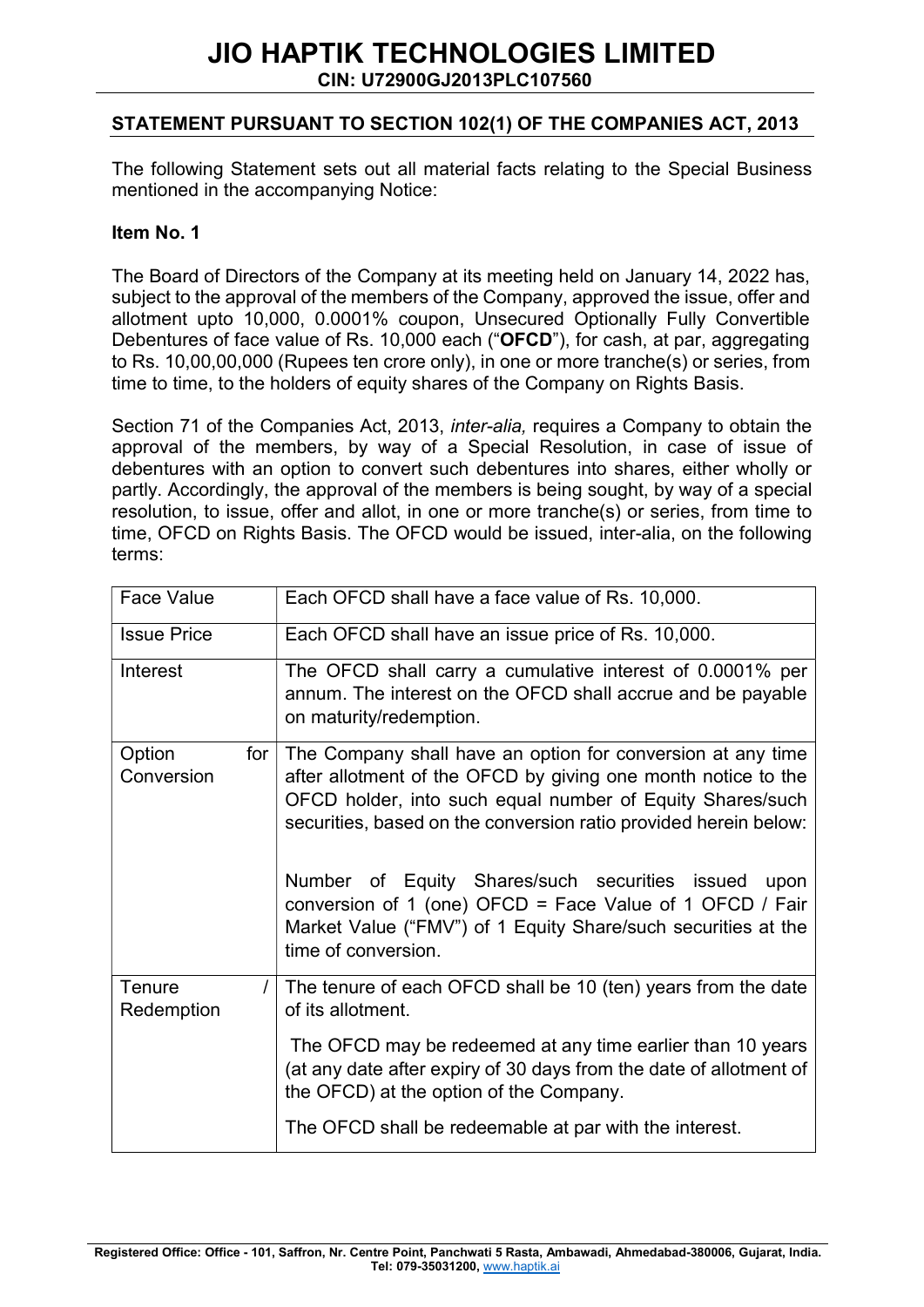| <b>Transfer</b>                                 | The OFCD shall be transferrable, subject to the provisions of the<br>Act, the Articles of Association, and any other statutory<br>provisions, rules, directions as may be applicable to the<br>Company, transferor and transferee concerned, as<br>per<br>applicable Law. |
|-------------------------------------------------|---------------------------------------------------------------------------------------------------------------------------------------------------------------------------------------------------------------------------------------------------------------------------|
| Listing/Trading                                 | These OFCD will not be listed / traded in any stock exchange in<br>India.                                                                                                                                                                                                 |
| Renunciation                                    | Equity Shareholders shall be entitled to renounce OFCD offered<br>to them in full or in part, in favour of any other person or persons.                                                                                                                                   |
| Security                                        | Since the OFCD are unsecured, no security shall be created.                                                                                                                                                                                                               |
| Disposal<br>of<br>un-<br>subscribed<br>portion  | The Board shall decide at its absolute discretion.                                                                                                                                                                                                                        |
| Ranking of equity<br>shares<br>on<br>conversion | The equity shares arising out of conversion of the OFCD, if any,<br>will rank pari passu in all respects with the then outstanding<br>equity shares of the Company on the date of such conversion.                                                                        |

The Board commends the special resolution set out at Item No. 1 of the Notice for approval by the Members.

None of the Directors or the Key Managerial Personnel of the Company / their relatives are, in any way, concerned or interested, financially or otherwise, in the proposed resolution, set out at Item No. 1 of the Notice.

## By Order of the Board of Directors

favenunger

Rahul Mukherjee Company Secretary

**Date** : February 08, 2022 Place : Navi Mumbai Office -101, Saffron Nr. Centre Point, Panchwati 5 Rasta, Ambawadi, Ahmedabad, Gujarat-380006, India CIN: U72900GJ2013PLC107560 Website : www.haptik.ai Tel: 079-35031200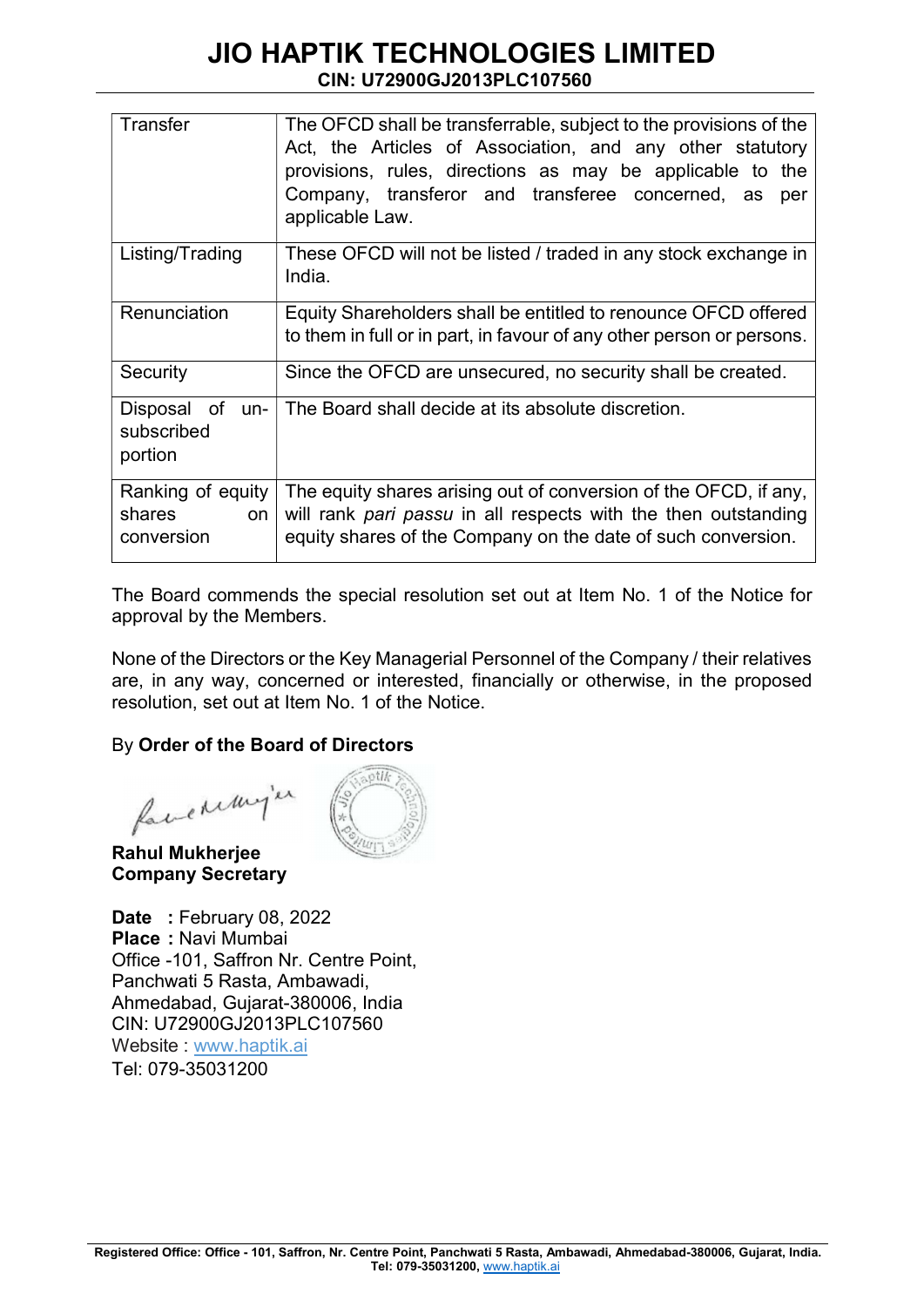### Annexure 1

Members are requested to note the following in accordance with the MCA circulars:

1. The Meeting through VC would be conducted through "Microsoft Teams" which enables two-way audio and video conference. Members are requested to join the Meeting using the following link:

Click here to join the meeting

Detailed instructions on installing Microsoft Teams is attached as Annexure 2.

- 2. The link to join the Meeting shall be active from 15 (fifteen) minutes prior to the time of the Meeting.
- 3. E-mail address of the Company Secretary of the Company, Mr. Rahul Mukherjee i.e. rahul1.mukherjee@ril.com is designated for correspondences and all other purposes related to the Meeting.
- 4. For any assistance (including with technology) before or during the Meeting, members may contact the Company Secretary, Mr. Rahul Mukherjee on +91- 8828421905.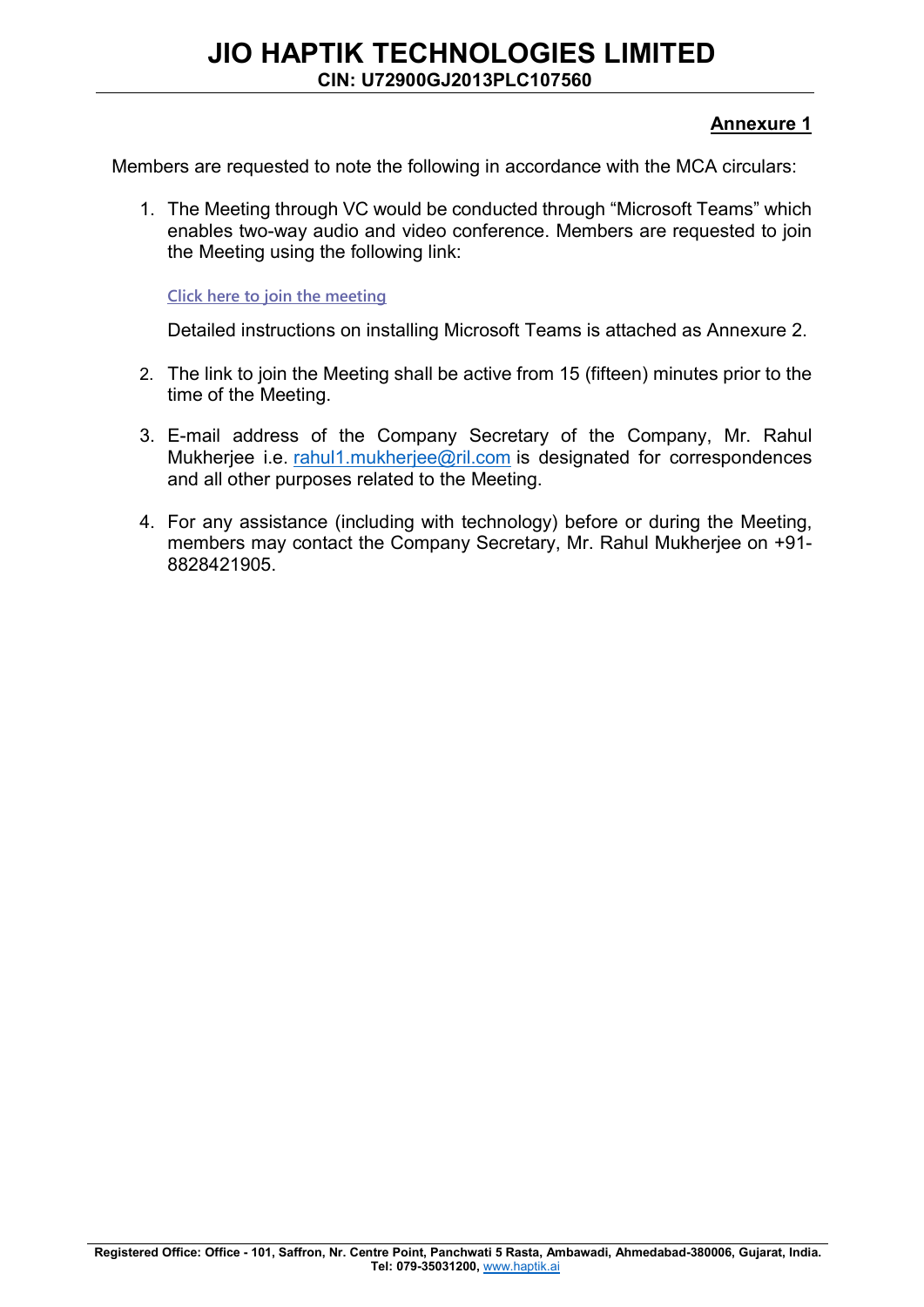## Annexure 2

- 1. Members would have received an email from the Company Secretary, Mr. Rahul Mukherjee to participate in the Meeting through video-conference on your email address registered with the Company.
- 2. In case you already have Microsoft Teams installed on your Laptop / Computer / iPad / Mobile Phone, click on "Join Microsoft Teams Meeting" option from the email. You will connect to the meeting.
- 3. In case you do not have Microsoft Teams installed on your Laptop / Computer / iPad / Mobile Phone, please follow the below given procedure.

## Option 1

For participating through Windows / Apple powered Laptops / Computer devices:

Open the email invitation using Google Chrome browser

Simply click on "Join Microsoft Teams Meeting" option from the email invitation / your calendar events.

 $\downarrow$ 

 $\downarrow$ 

A new Browser window would open. Select "Join on the web instead". Once you reach to the "Enter Name" prompt, enter your name and click "Join as a Guest"

J

You will enter the Meeting. Make sure you start your camera and the microphone may be kept on "Mute" when not speaking.

## Option 2

For installing Microsoft Teams on your iPad / apple devices / iPad / Android devices:

Click on "Join Microsoft Teams Meeting" from the email invitation/calendar events

 $\downarrow$ System will prompt you to download Microsoft Teams

 $\downarrow$ 

Download and Install Microsoft teams. Please do not try to login.

J

Once installed, click on invitation once again on "Join Microsoft Teams Meeting" from the email invitation/calendar events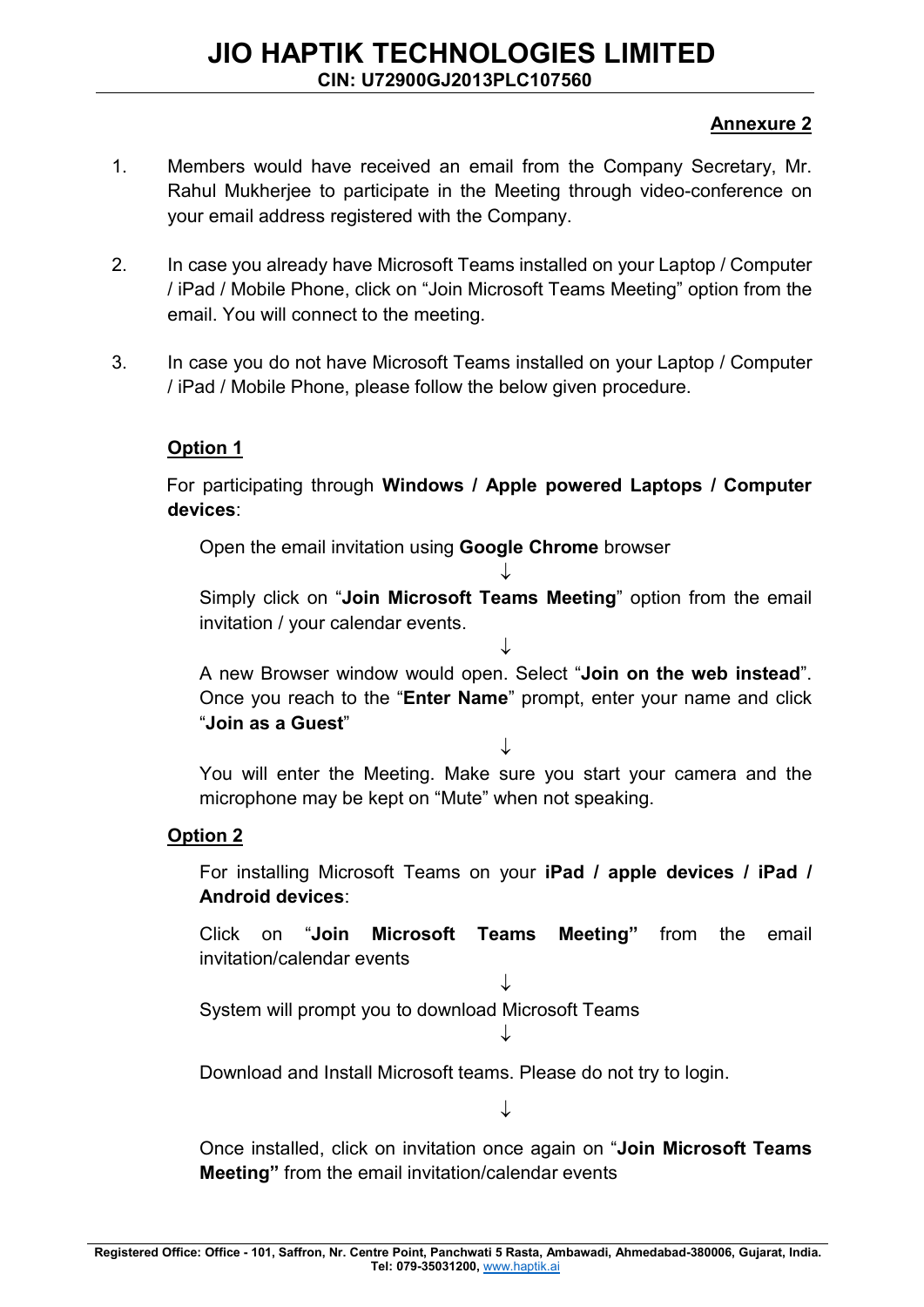# JIO HAPTIK TECHNOLOGIES LIMITED

CIN: U72900GJ2013PLC107560

You will be prompted to Microsoft Teams application

Click on "Join as a Guest" option

Type your Name and once again click on "Join as a Guest"

You will enter the Meeting. Make sure you start your camera and the microphone may be kept on "Mute" when not speaking.

J

 $\downarrow$ 

 $\downarrow$ 

 $\downarrow$